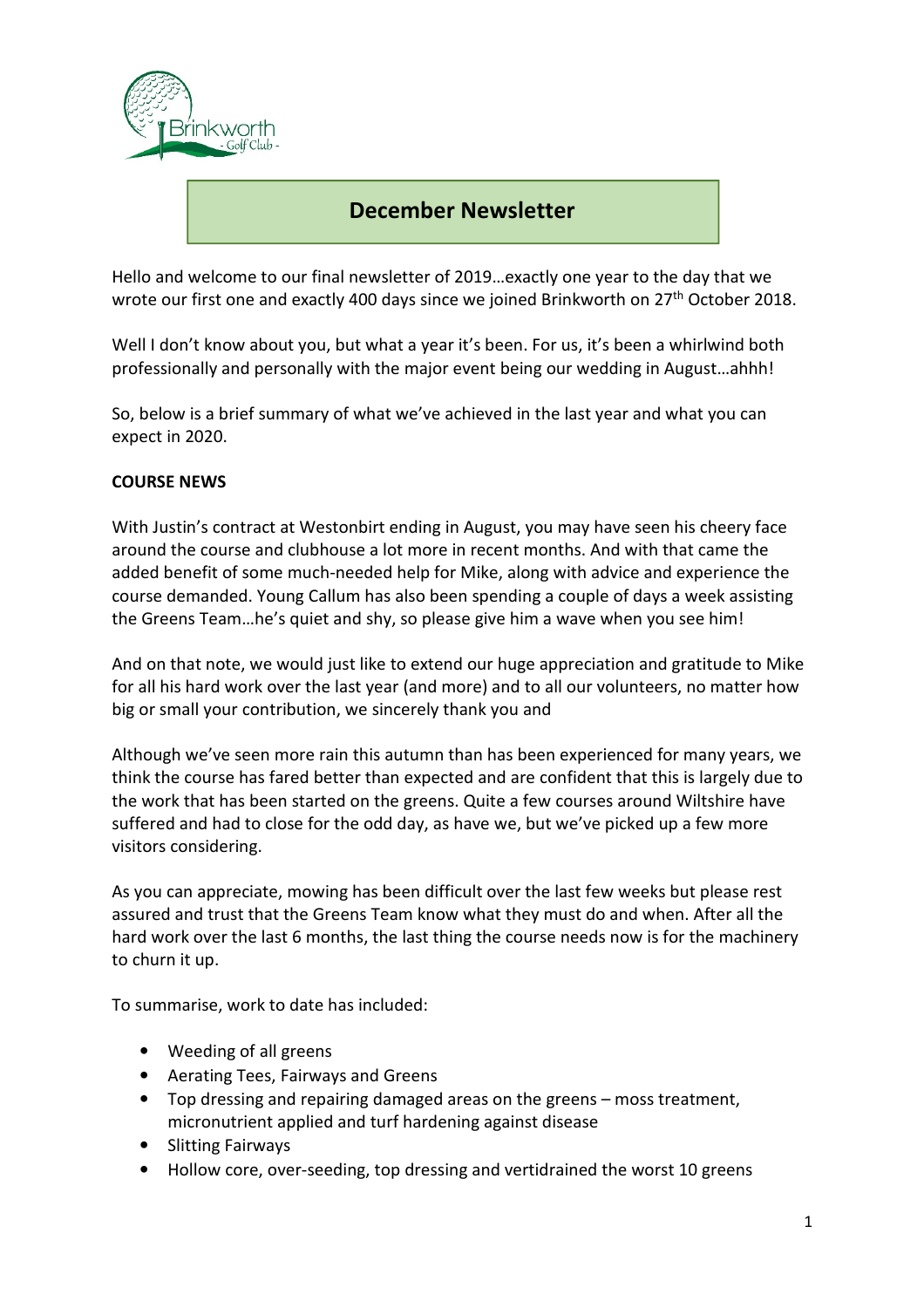Although renovations are always ongoing, further moss eradication on the greens, hollow core and sand treatment on the tees will take place over the coming weeks (weather permitting).

Kay and Geof Bryant took some time to walk the whole course back in September, to identify areas of work required to improve the aesthetics of the course which included, but not limited to, fixing ball washers (ongoing), bins, new signage and repairs to existing signage, strimming around tee areas etc. This included painting and fixing the roped edging on the entrance which has now been repainted with new rope which I hope you agree is more aesthetically pleasing now.

You will see new signs going up around the course over the coming weeks. Some we already have but just need placing, others are currently being made. And, if any of you are confused as to why we are currently advertising Woodbridge Park on the roadside again, this was requested by the residents in response to the name change affecting their postal address.

If you've played in the last 3 weeks, we are sure you could not have missed the new bridge on the 4<sup>th</sup>. This project really was a joint effort and we would like to thank Roger Lindley for his design and construction, along with Justin, Geof Bryant, Malcolm Baker, Trevor Packham and David Taylor for their brawn and assistance with putting it together. And, not forgetting all our members and guests who have contributed to our charity this past year which enabled us to purchase some of the materials for this bridge.

We feel we ought to mention how upset and disappointed we were to find the bridge had been vandalised and defaced literally one day after it was completed. As yet, we do not know who this person or persons were, but we are disheartened by the immaturity and disrespect at what we all had achieved, and would just like to reiterate that this project was a JOINT effort by a much wider selection of members and guests who contributed to the charity fund, and not just those that the graffiti referred to.

On a more positive note, we are now turning our attentions to constructing a new bridge on the  $2<sup>nd</sup>$ . Plans are currently being made, and we are praying for drier weather to allow us to make a start on the construction using the necessary machinery required.

Whilst talking about machinery; during the past year Justin has purchased 5 new pieces of kit which include rough mower, fairway/collars mower, tees mower, Top Dresser and a flail mower. More kit will be purchased in order to service and repair our machines on a regular basis.

We would also like to extend our thanks for the appreciation offered by the Seniors section in recognising the work we have been doing to bring the course and club up to a higher standard. Justin has always maintained he has a 3-year plan to get the course and most definitely the greens, up to an acceptable standard to promote and encourage an increase in our members section.